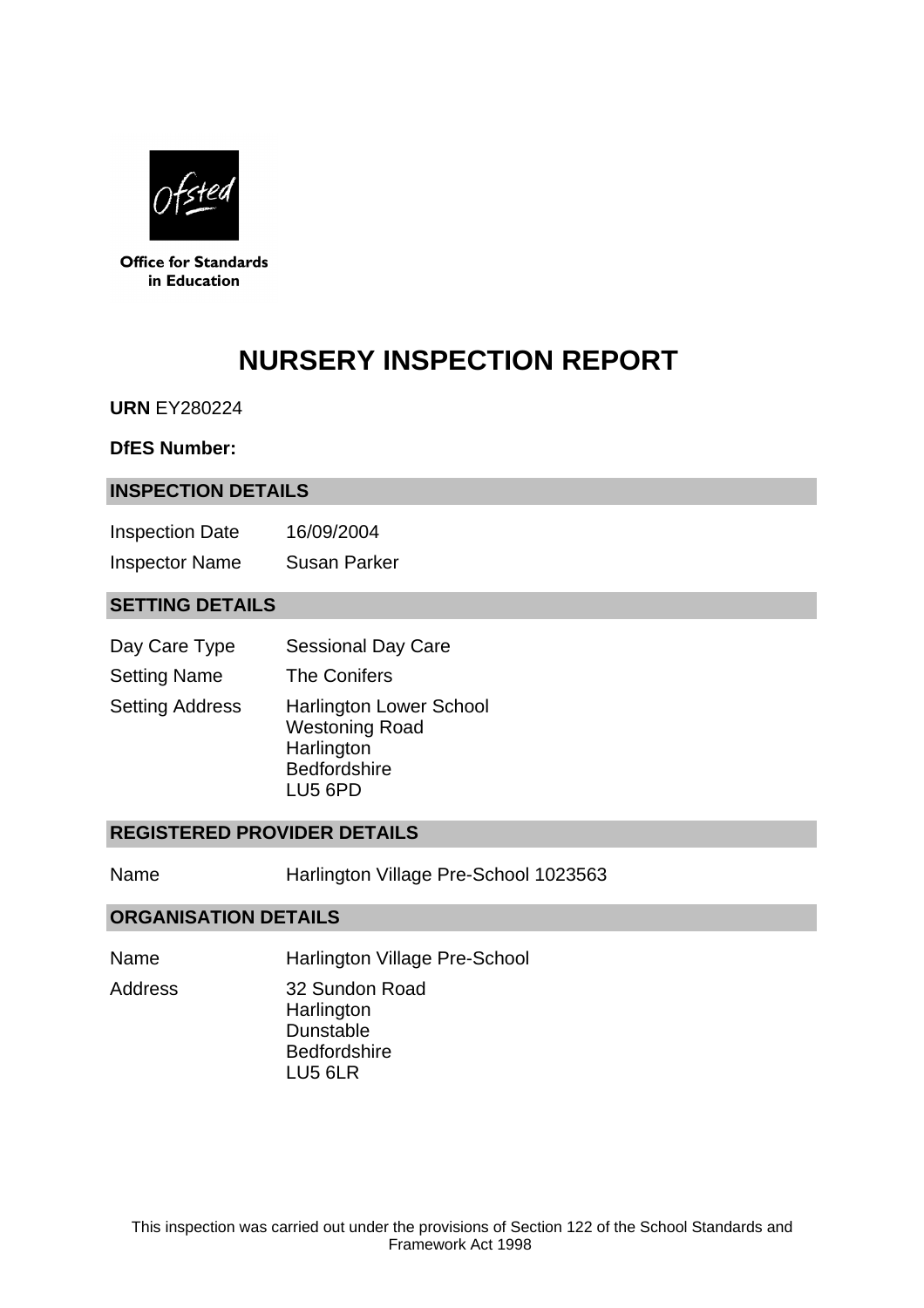## **ABOUT THE INSPECTION**

The purpose of this inspection is to assure government, parents and the public that the nursery education for funded three and four year old children is of an acceptable quality. Inspection of nursery education also identifies strengths and weaknesses so that providers can improve the quality of educational provision and help children to achieve the early learning goals (elgs) by the end of the Foundation Stage. This inspection report must be made available to all parents.

If the setting has been inspected previously, an action plan will have been drawn up to tackle issues identified. This inspection, therefore, must also assess what progress has been made in the implementation of this plan.

#### **Information about the setting**

The Conifers offers 26 places for children aged 2 to 5 years. The pre-school is run by a committee of parents, who support the co-ordinator in her role of running the daily sessions.

The group are currently in receipt of funding for 11 children, they have 2 children with special educational needs, no children are currently attending for whom English is an additional language.

The pre-school is open every morning during the school term from 09:00 to 12:00.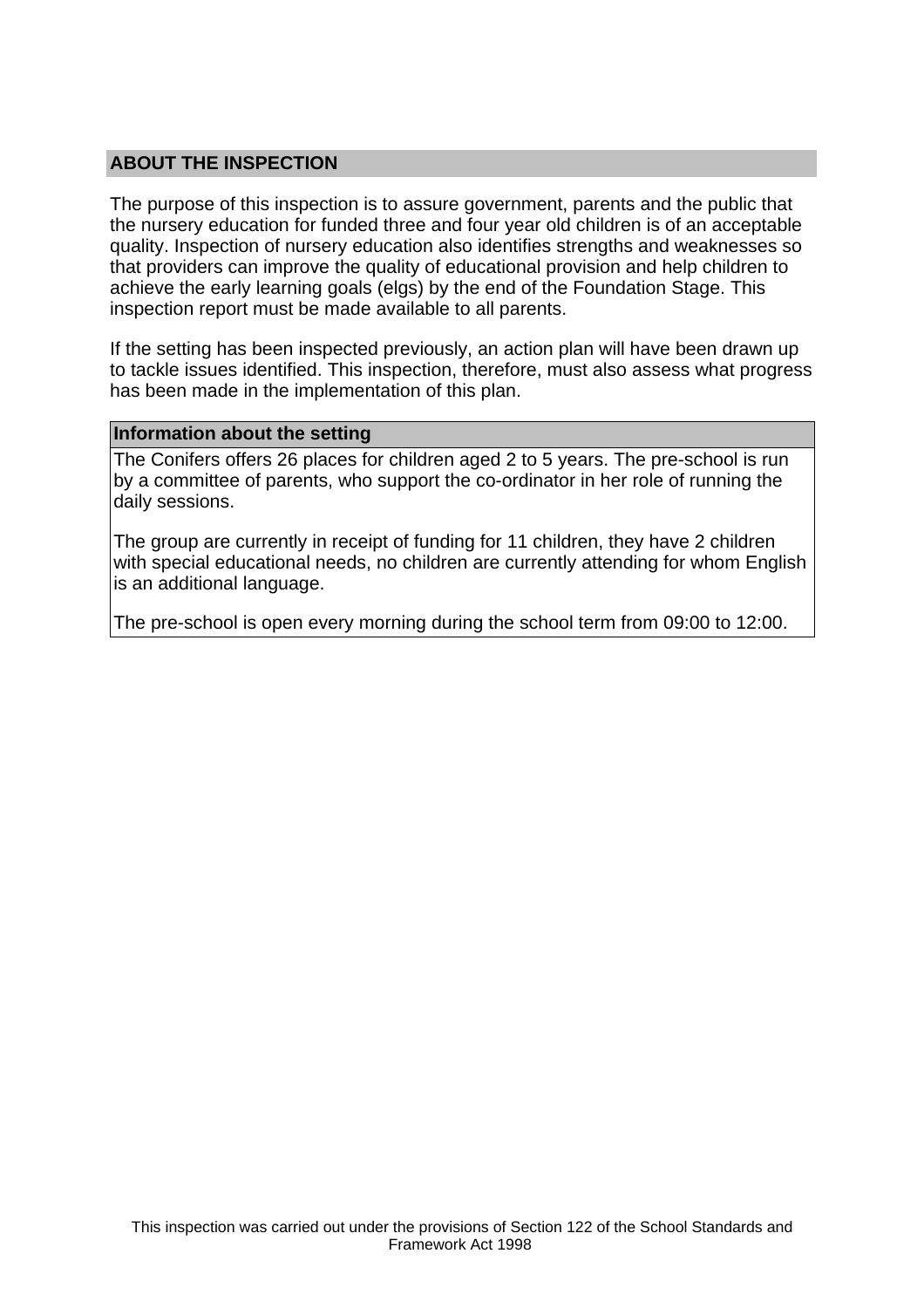## **INSPECTION OF THE NURSERY EDUCATION PROVISION FOR FUNDED THREE AND FOUR YEAR OLDS.**

#### **How effective is the nursery education?**

The provision for nursery education for three and four year olds at The Conifers is of good quality overall. Children are making generally good progress towards the early learning goals.

The quality of teaching is generally good, staff have an appropriate understanding of the foundation stage and the stepping stones. Staff use the accommodation and resources imaginatively to provide a good range of suitable equipment and learning activities for the children. Behaviour is good, staff are consistent in maintaining appropriate boundaries and praising good behaviour. Planning provides some challenges for the more able children. Assessments are used effectively to plan the next steps in the children's learning.

The leadership and management is generally good. The committee who sit in post for a year are made up of parents and provide effective support for staff. The day to day running of the group is overseen by the co-ordinator. Committee and staff work together to monitor and evaluate the children's progress and teaching strategies, and are committed to evaluating the success of the setting in general.

The partnership with parents is very good. Parents are provided with good quality information about the setting and the progress of their children. Parents are fully involved by acting as committee members and volunteering help during the sessions if required.

#### **What is being done well?**

- Management of the children's behaviour. Staff adapt their practice to and children are grouped appropriately in order to maintain concentration and minimise distraction.
- Provision of a stimulating range of activities which promote the development of childrens physical skills.
- Evaluation and adaptation of planned activities and routine to promote children's personal, social and emotional development

#### **What needs to be improved?**

• provision of appropriate tools. For example use of small cars in wet sand and hand whisks with play dough.

#### **What has improved since the last inspection?**

N/A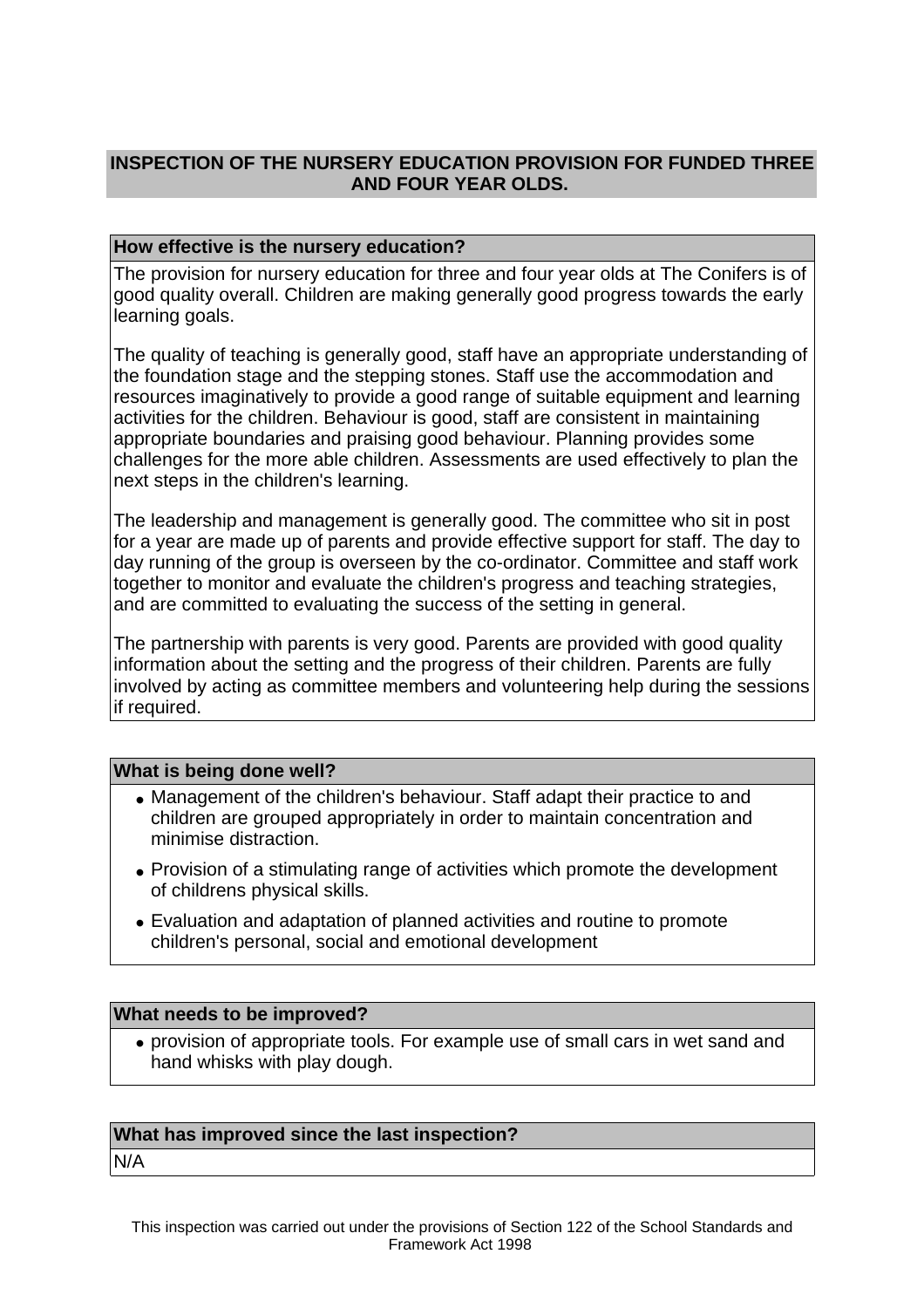## **SUMMARY OF JUDGEMENTS**

## **PERSONAL, SOCIAL AND EMOTIONAL DEVELOPMENT**

Judgement: Generally Good

Children are forming firm relationships with adults and are beginning to work together in groups. They understand the need to share and take turns which is reinforced during circle time where social skills and house rules are promoted. Children's independence and confidence is progressing well, they have time to put on their own coat and shoes. Behaviour is good, older children help younger ones to understand and comply with behaviour boundaries and settle into a routine.

## **COMMUNICATION, LANGUAGE AND LITERACY**

Judgement: Generally Good

Children interact, talk and negotiate with each other in their role play. They use language to explore real and imaginary experiences. Children have assorted opportunities to explore letters and sounds through play experiences. Use of magnetic alphabet, key boards, chalk and chalk boards enable children to attempts writing through play. Correct formation of letters is highly praised by staff and examples can be seen on children's work displayed on the walls.

## **MATHEMATICAL DEVELOPMENT**

Judgement: | Generally Good

Children are beginning to say and use numbers in every day contexts. They can count reliably and are beginning to recognise numbers. Children are able to use mathematical language to describe and compare shapes, sizes, positions and quantities. Children are beginning to explore basic calculations such as addition and subtraction using songs and rhymes, however, this could be extended further through basic every day practical activities.

## **KNOWLEDGE AND UNDERSTANDING OF THE WORLD**

Judgement: Generally Good

Children have many practical experiences to explore aspects of the natural world. They are able to build and construct using different materials and a wide range of objects. Children are beginning to explore communication technology such as keyboards, a mouse, mobile telephones, walkie talkies, TV and video. Children are learning about their local community with visitors such as a parent and baby, and participating in local fundraising events. They also celebrate festivals from other cultures.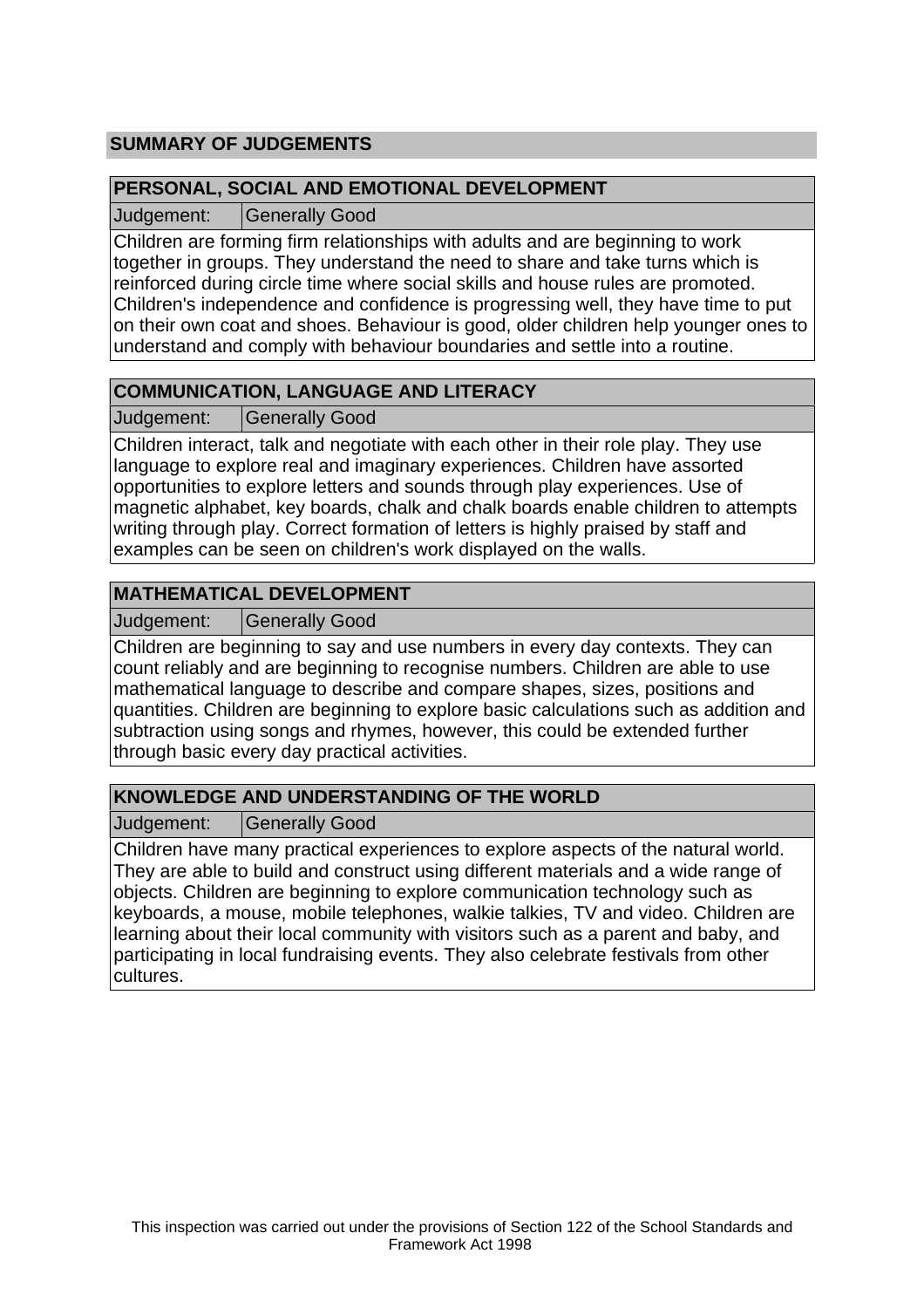## **PHYSICAL DEVELOPMENT**

Judgement: Generally Good

Children effectively use very small items such as tiny shapes and stars for sticking. They also use small tools such as play dough cutters and rollers, scissors and pencils. Children are increasing their skills with large equipment such as bikes, see saws, climbing frames and slide. They practice their balance using stilts, and develop their throwing and catching skills with bean bags and balls. Children are beginning to develop a safety awareness while carrying their own chairs.

# **CREATIVE DEVELOPMENT**

Judgement: Generally Good

Children's art work shows their own creativity and ideas are valued. Art work enables the children to experiment with various colours and textures, shapes and forms when making collages and models. Their imaginative play is well supported with suitable resources and props. Children can fully immerse themselves in their chosen roles and communicate their ideas well in their role play.

**Children's spiritual, moral, social, and cultural development is fostered appropriately.**